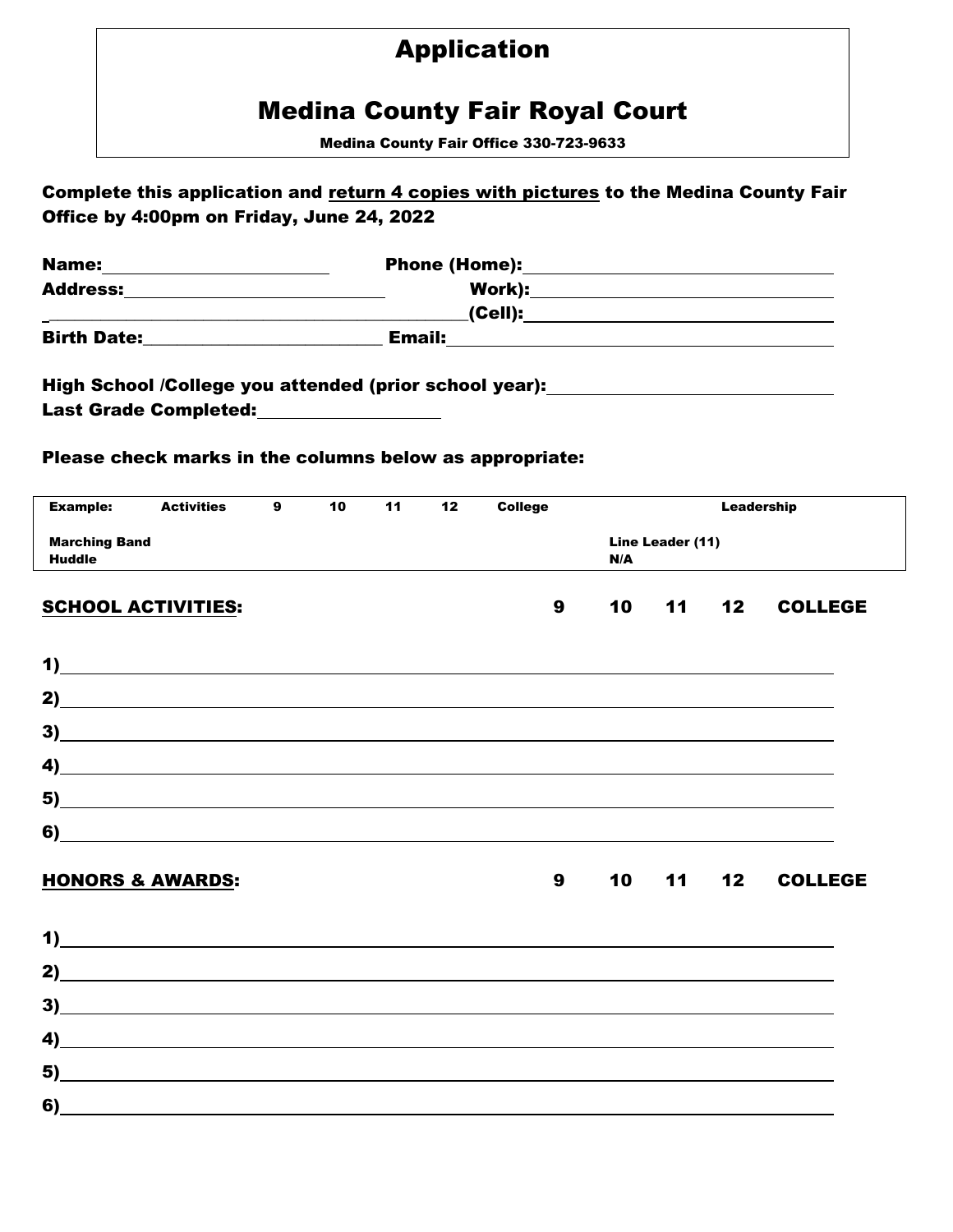OUT OF SCHOOL ACTIVITIES: 9 10 11 12 COLLEGE (Ex: Girl Scouts, Dance/Music Lessons, Church Youth Groups, etc.) 1) 2) 3)

4) 5) 6)

Must have at least one year of Junior Fair Participation.

## 4-H CLUB PARTICIPATION: 3 10 11 12 COLLEGE (List by Club Name)

| 2)                                                                                                                         |  |
|----------------------------------------------------------------------------------------------------------------------------|--|
| 3)                                                                                                                         |  |
| $\left( \frac{4}{2} \right)$                                                                                               |  |
| $\sim$ 5) and $\sim$ 5) and $\sim$ 500 $\sim$ 500 $\sim$ 500 $\sim$ 500 $\sim$ 500 $\sim$ 500 $\sim$ 500 $\sim$ 500 $\sim$ |  |
|                                                                                                                            |  |

# MEDINA COUNTY FAIR PROJECT/EVENTS IN WHICH YOU WILL PARTICIPATE:

|    | $3)$ and $3)$ and $3)$ and $3)$ and $3)$ and $3)$ and $3)$ and $3)$ and $3)$ and $3)$ and $3)$ and $3)$ and $3)$ and $3)$ and $3)$ and $3)$ and $3)$ and $3)$ and $3)$ and $3)$ and $3)$ and $3)$ and $3)$ and $3)$ and $3)$ |  |  |
|----|------------------------------------------------------------------------------------------------------------------------------------------------------------------------------------------------------------------------------|--|--|
|    |                                                                                                                                                                                                                              |  |  |
|    | <u>5)</u>                                                                                                                                                                                                                    |  |  |
| 6) | <u> 1980 - Jan Samuel Barbara, martin di sebagai personal di sebagai personal di sebagai personal di sebagai per</u>                                                                                                         |  |  |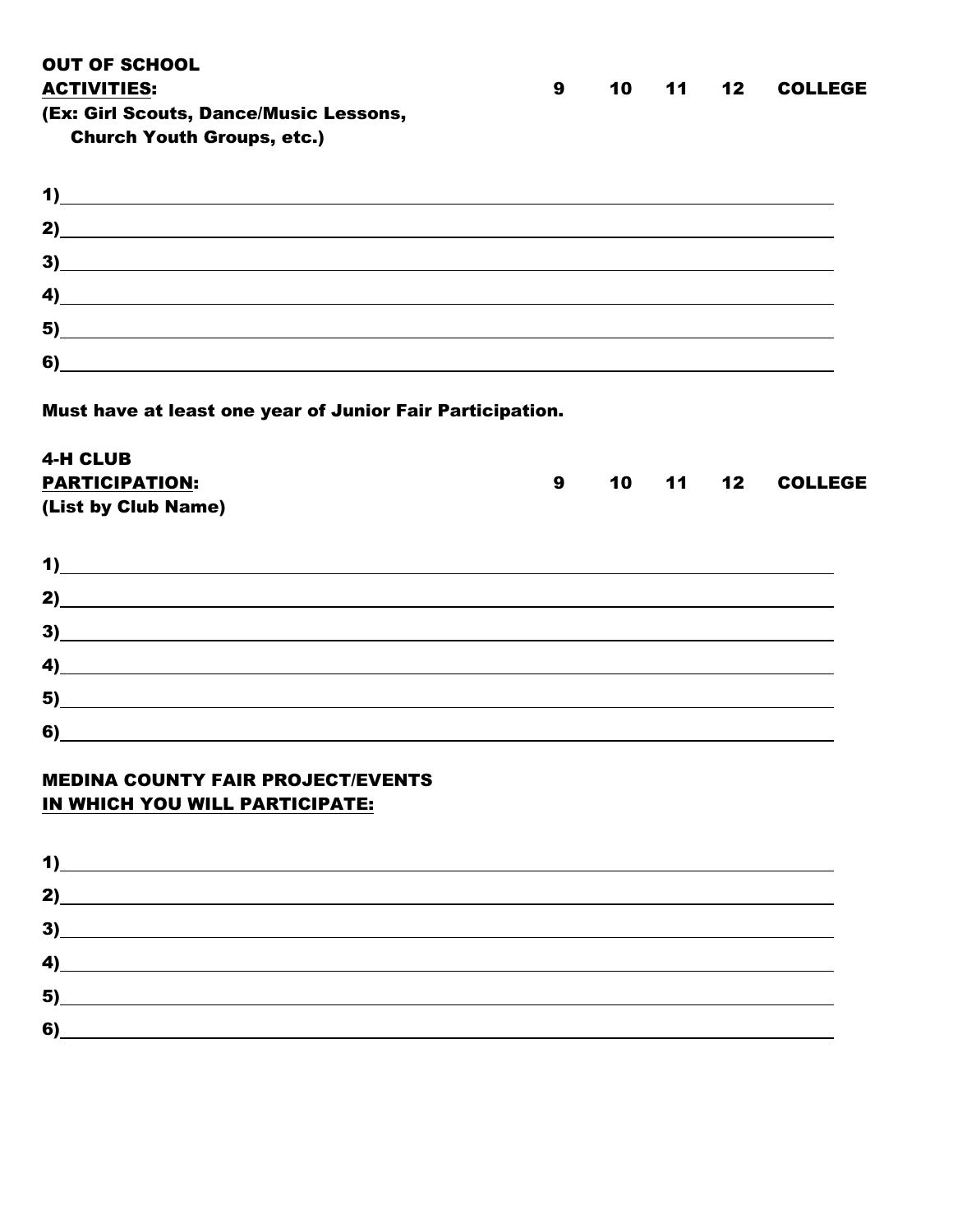## 4-H PROJECTS FROM OTHER FAIR YEARS:

| 2)          |  |
|-------------|--|
| 3)          |  |
|             |  |
| <u>5)</u>   |  |
| $\bullet$ ) |  |

| <b>COMMUNITY SERVICE:</b> | 10 I |  |  |
|---------------------------|------|--|--|
|                           |      |  |  |

| $3)$ and $3)$ and $3)$ and $3)$ and $3)$ and $3)$ and $3)$ and $3)$ and $3)$ and $3)$ and $3)$ and $3)$ and $3)$ and $3)$ and $3)$ and $3)$ and $3)$ and $3)$ and $3)$ and $3)$ and $3)$ and $3)$ and $3)$ and $3)$ and $3)$                                                    |
|---------------------------------------------------------------------------------------------------------------------------------------------------------------------------------------------------------------------------------------------------------------------------------|
| $\overline{a}$                                                                                                                                                                                                                                                                  |
| $\sim$ 5) $\sim$ 500 $\sim$ 500 $\sim$ 500 $\sim$ 500 $\sim$ 500 $\sim$ 500 $\sim$ 500 $\sim$ 500 $\sim$ 500 $\sim$ 500 $\sim$ 500 $\sim$ 500 $\sim$ 500 $\sim$ 500 $\sim$ 500 $\sim$ 500 $\sim$ 500 $\sim$ 500 $\sim$ 500 $\sim$ 500 $\sim$ 500 $\sim$ 500 $\sim$ 500 $\sim$ 5 |
|                                                                                                                                                                                                                                                                                 |

## WORK EXPERIENCE:

| 2) Employer: 2008 2009 2012 2022 2023 2024 2022 2023 2024 2022 2023 2024 2022 2023 2024 2022 2023 2024 2022 20 |
|----------------------------------------------------------------------------------------------------------------|
|                                                                                                                |
|                                                                                                                |
|                                                                                                                |
|                                                                                                                |
|                                                                                                                |
|                                                                                                                |
| 3) Employer: 2008 2012 2022 2023 2024 2022 2022 2023 2024 2022 2023 2024 2022 2023 2024 2022 2023 2024 2025 20 |
|                                                                                                                |
|                                                                                                                |
|                                                                                                                |
|                                                                                                                |
| <b>Hours Per Week:</b>                                                                                         |